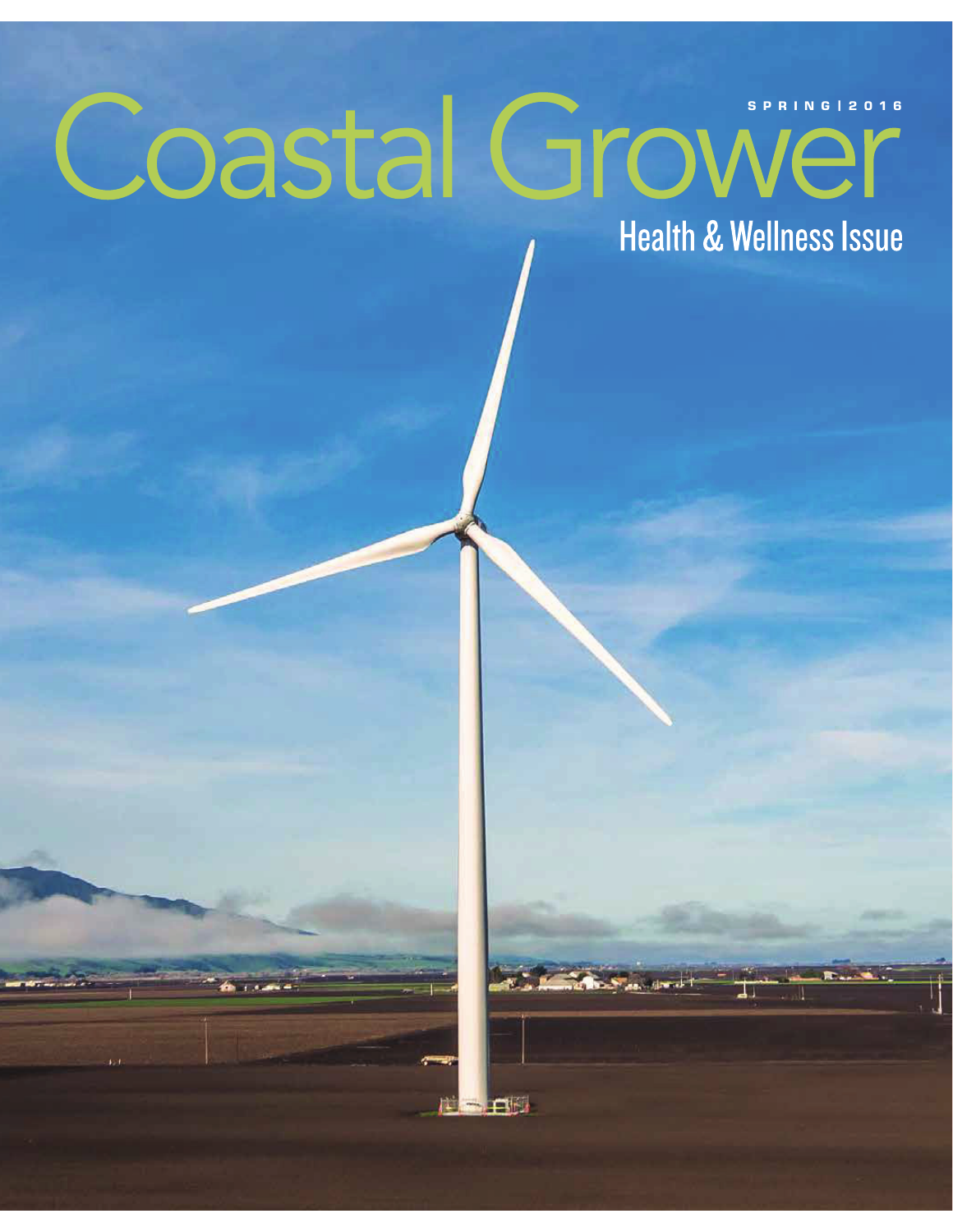## CONSERVATION



## Growing Green A 'Working Title' That's All About the Work BY ELIZABETH DIAZ WITH MAURY TRELEVEN

F or the small, industrious Salinas Valley community of Gonzales, California, "Growing Green" is not the flavor of the week or trending catch phrase. In 2008, the community leaders of the City of Gonzales set out to embrace a working title for programs and projects that would be good for people, good for business, and good for the environment. The program name, "Gonzales Grows Green" or G3, is a nod to the community's rich agricultural heritage that is part of a vast network of farms, ranches, and vineyards that feed America and feed the world.

The community initiative focuses on three principles: maintaining sustainability of natural resources through environmental stewardship, increased opportunity through economic development, and preserving quality of life through social equity programs. "Growing Green" gave shape to a community vision founded on cooperation, innovation, and education that now permeates the lifestyle and economic development cultures of the community.

In a city populated predominantly with people under the age of thirty-five, it

became clear to community leaders that the social equity goals of the G3 sustainability initiative needed to be focused on workforce development, the creation of full-time, year-round jobs, and community values and programs centered around health, public safety, secure housing, clean water, investments in renewable energy, youth empowerment, educational parity, and environmental stewardship.

"On the eve of national economic disaster, community leaders did not hunker down but, rather, they decided to double down," says long-time city manager, René Mendez. "Their decision and commitment to do so still inspires me," he says. Gonzales sent word out that it was open for business and open to partner on projects with companies looking to invest in innovations in energy and technology. Relationships amongst community leaders and boards that once held court in very separate realms were rekindled with the goal of forming working partnerships and a willingness to cross over lines of established territory. Civic and education leaders began the dialogue of cooperation at newly established joint city

council and school board information sessions, agreeing that there might be opportunities for their respective staff to work together on behalf of young people and the families that they were jointly tasked with serving.

Maury Treleven, a consulting project manager for the G3 community initiative explained that there was a bit of a learning curve when it came to finding the best way to relate concepts of conservation to the community. "I think many of us thought that if we just got the word out there and put out some recycling containers, sent out a flyer, and had a few meetings that people would just start recycling and doing the right thing when it came to reducing consumption and participating in programs designed for a sustainable community." Treleven, who manages many of the conservation programs and activities for the community, says that what they realized quite quickly was that the only chance they had for imbedding concepts of conservation into the community culture was to connect in a meaningful way with the community's youth. The born educator with a passion for the private business sector realized she had a once in a lifetime opportunity to do what she had always dreamed of doing…teach! "In a large number of our households, the young people are the generation in their family with the most access to information and have the opportunity to achieve the highest level of understanding and buy-in when it comes to these concepts." She says that in many ways, they are the only conduits of information into their households. "It is a great opportunity, and we had to learn to recognize this," says Treleven.

In 2010, the city recreation programs director, Sara Papineau-Brandt asked Treleven to work with her to create what would become an award winning middle school summer education program, Environmental Leadership Academy. Since that time, the academy offering has evolved and grown so much that it has

Clockwise from top left: Maury Treleven and Sara Papineau-Brandt with Environmental Leadership Academy students. Maury Treleven teaches students at La Gloria School about the importance of recycling.